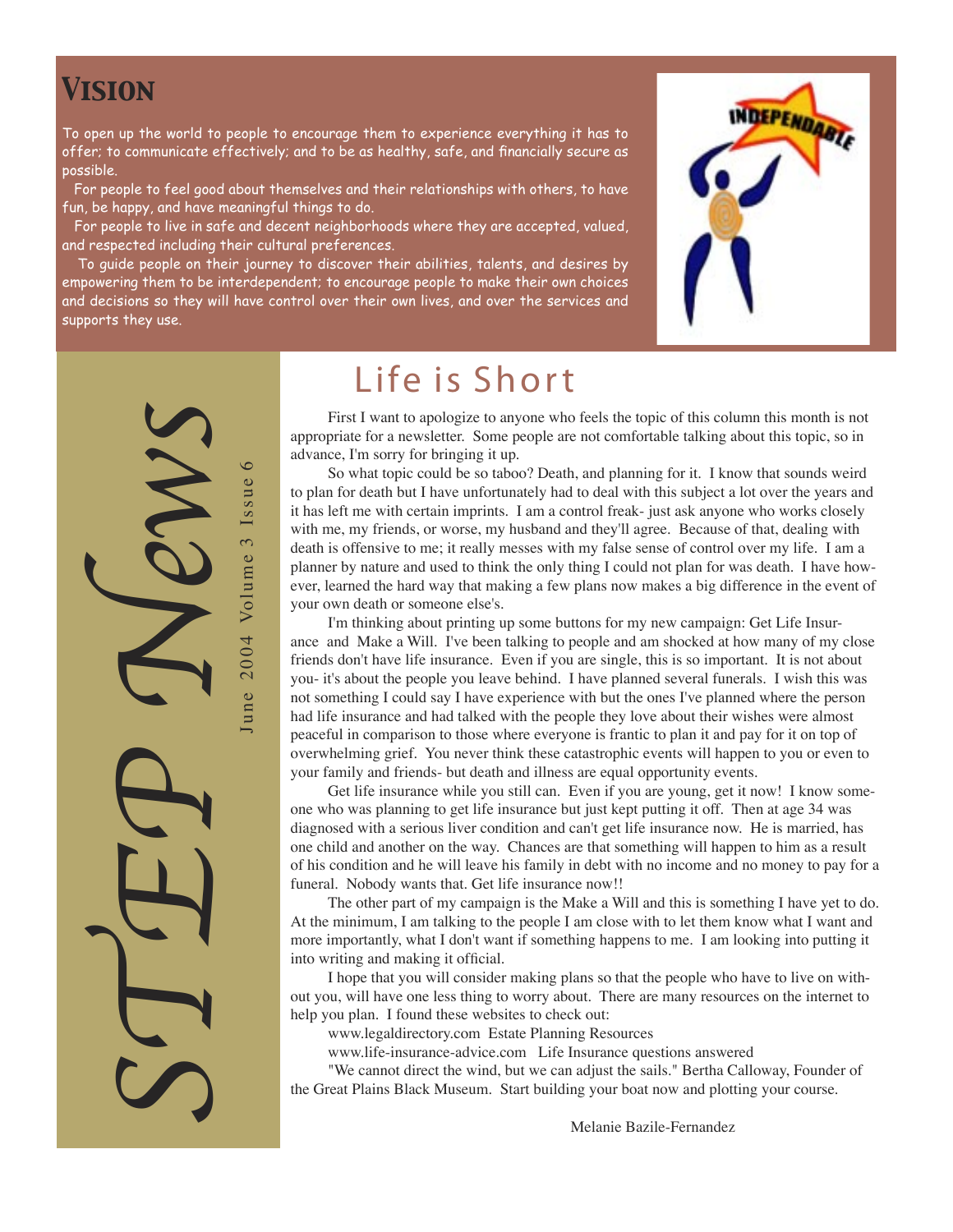# **STEP STARS**

Thank you to Becky B, Sheila W, Tom S, Stanley W, Joe S, Leslie K, and Kenyon C for supporting their clients and helping out with the deaf-blind parties.

Sheila Warren & Marilyn Pierce for advocating for Sarah when their was a medical issue going on and ensuring that she's getting the right kind of support.

Thank you John Andrews for all your patience with Brad.

*Thanks to STEP for inviting Sr. Bernie to come from Helen Keller National Training Center- it was a wonderful workshop.*

Gloria G, Stephanie T and Melani R- thanks for shadowing with Christy.

*Jan Lepisto for keeping your chin up during hard times with your crew.*

Stephanie T- Thanks for hanging in there with Bonnie and never giving up!

*Darin McDaniel for subbing for day program and being a team player.*

*Walter Price for accepting changes in your crew with a positive attitude.*

Kathy V, Gloria G, Melani R, and Becky B- Thanks for all the help solving Judy and Alesia's disagreement.

*Katrina P and Christi G for being there for Michelle's health needs-she's lucky you are there for her. Thanks for encouraging Michelle to exercise and get our more often.*

June K- Thanks for taking Stefon to meet with Brad and really putting in a

lot of time and work to help him become independent.

*Thanks to Sheila W for being a team player and helping out with Nancy.*

Matt Waters for jumping in with interpreting at the rally. What you did was awesome for the Deaf clients and staff. Many thanks Matt!!

*Anna O'Brien and Melani R for being there for Bibiana's health change and adjustment.*

Thank you Lisa Barrow for continuing to assist with roommate & staff schedules. THANK YOU for your patience!

Thank you Shannon R for helping Pam improve her reading and writing skills.

*Special Recognition to Ann O'Brien for basically saving Bibi's life when she almost feel off the deck- we appreciate your quick response and safety focus!*

David Wade for having Olaf involved in your life. You make a big difference!!

Donna, Sandy, and Lori for giving STEP and Barry all your support and love. It was neat to have you involved in house meeting. You are example of VISIONS & VALUES!!

*Anissa F, Christy S, and Paloma M for your extra energy working with Leah's communication needs- it's so valuable.*

Jermaine Murray- we appreciate your attendance at work and dealing with many issues.

*Matty Spanton, Tim Fischer, and Tom Waters- to the three landscapers for continuing your hard work and sympathy cuz it's getting hot outside. You and your crews are awesome!*

Thank You Darla for being there for Sofia!

*Thanks to David Ruiz for taking over for KB on the weekend for Joe's Joint.*

Thanks Stacy Young for subbing with Leah and Bibi.

*Good job Paloma M for working through the weekend challenges like Bus- it was great exercise for you both-smile!*

Thanks to Melanie F for working hard on the ELP meeting for Sofia.





S

T

E

Joan Silveira 6/2 Artye Morriese 6/3 Lakiya Lowe 6/3 Howard Gonsalves 6/4 Kevin Marsh 6/4 Samuel Bazuaye 6/4 Dennis Stancil 6/5 Herman Collier 6/5 Richard McClintic 6/5 Jewel Anderson 6/8 LaShonda Lovette 6/8 Stacie Smith 6/10 Diana Miller 6/11 Lisa Barrows 6/12 Coralee Smith 6/15 Sadie Cromwell 6/15 Sheryl Jones 6/16 Sean Hauschildt 6/17 Matty Spanton 6/18 Stanley Winkle 6/18 Brian Clark 6/19 Cesar Morales 6/21 Susan Stacy 6/21 Brian Britt 6/22 Reyna Pinol 6/23 Stanley Willis 6/24 Alex Estrella 6/25 Judith McDonough 6/26 Corrine Palaia 6/28

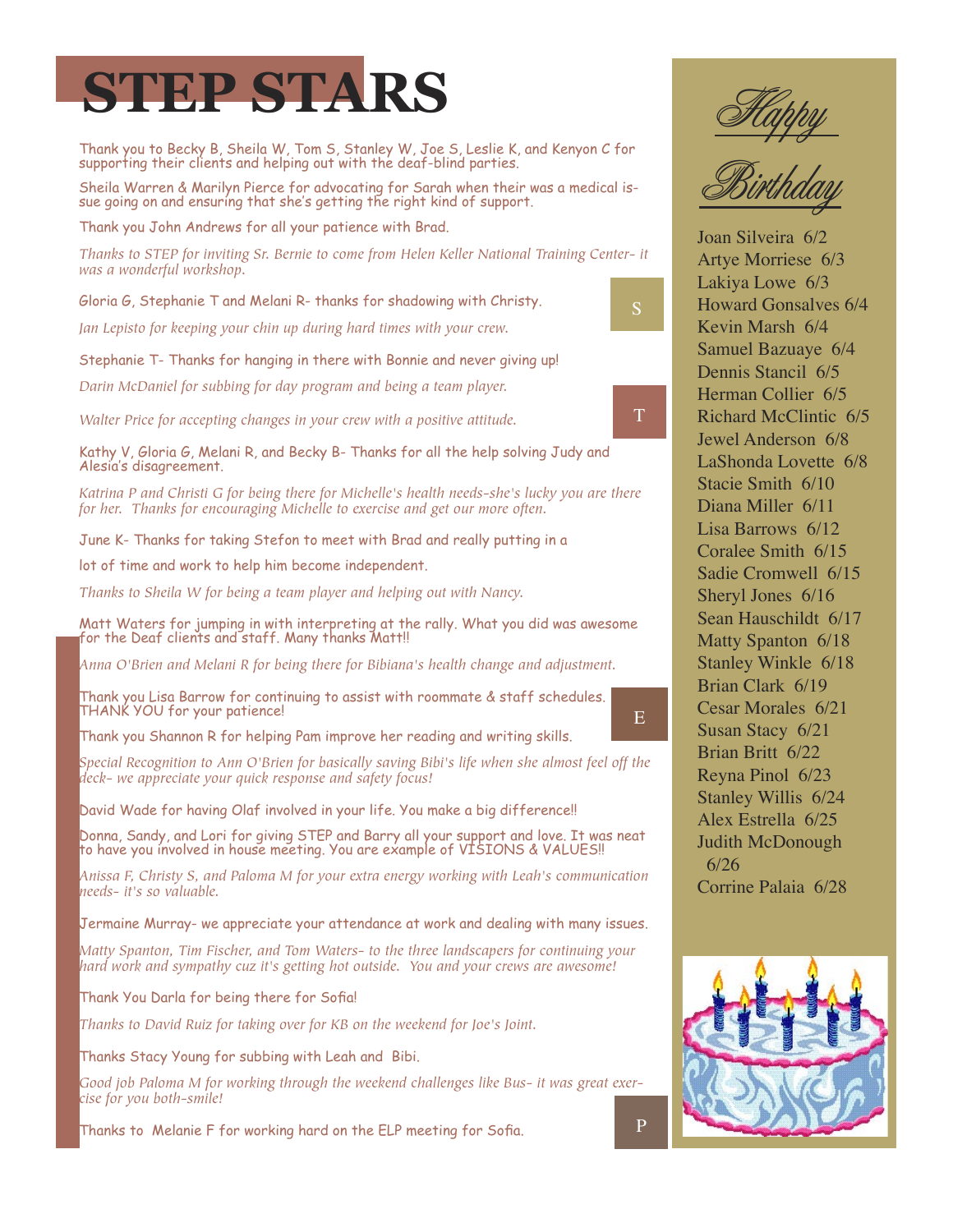# SLS-Deaf

Hello everyone, we hope everyone is getting ready for Memorial weekend which is the last week-Monday( May 31st) is a holiday and S.T.E.P. office is closed. Also friendly reminder to the staff who are working on May 31st, Monday be prepare to work more hours than your normal shift due to your client will have no day program. So now is the time to help prepare your client Memorial weekend so they can have blast time. Few tips for those who work with our client and planning on being out in the com- munity, please be sure to prepare our client before going out in the sun, be sure they have cool clothes on, water to bring with them, sun block lotion and be sure the coordinator are aware of the client's plan. If you do not know what to do with your client for Memorial weekend, please ask the coordinator for assist to help plan their weekend. So the Deaf Unit would like to say have a HAPPY & SAFE Memo-<br>rial Weekend!!!! rial Weekend!!!!<br>Deaf Unit would like to remind the PA staff

that your next PA meeting will be coming up on June 21st 2004 which is on Monday at Carmicheal Park from 11am to 1:30pm. Please come to your PA meeting, because meeting will have few team building games, and few new ideas that you will be learn things about Deaf and Blind folks. We are looking for two different PA staff who would be interested in helping us leading games and hoping they can give us feedback on how to help make it more fun for June 21st PA meeting. So if anyone is interested please contact Sam Holden by e mail at samh@stepsite.com or leave a note in my box and you will be contacted to set up an appointment with Sam. We would really like to say THANK YOU for those who showed up at the last PA meeting, we could see that you guys really enjoyed it. Thanks for those who were really involved in the meeting and giving your feedback which was really important for us to know.

 We would like to welcome a new client to our program which her name is Wendy S, she a beautiful young girl who just enter our program. We would like for those who are interested meeting with her introduce yourself to her, get a chance to know where because once you do you will find that she a sweet, caring and beautiful young woman who just want to live the life the fullest. So please if you see her, please get a chance to see her and have few minutes of chatting with her because afterward she will put a

smile on your face.<br>The Deaf Until would like to welcome our new employee that started working at S.T.E.P., we hope you enjoy working at S.T.E.P. and spend many years working here. Here are the new employee that are now working for S.T.E.P. -Mike Watkins, -Bruce,- Mike Payne, -Sumeet P, -Amanda, -Betty, -Christy S, -Terry T, -Carey, -Aaron H and -Gray Williams. Please if you see any of these folks please be sure you welcome them to the S.T.E.P. FAMILY!

# Human Resources

Policy Review:

T

On page 9-2 in your handbook are the training requirements. The policy states "in order to ensure quality services are provided by S.T.E.P.,employees are required to complete certain trainings during the first 90 days of employment and on an on-going basis. Some of these required classes are provided by S.T.E.P. and employees will be notified in advance of upcoming training events. It is the employee's responsibility to request time off in writing at least 2 weeks before the scheduled class if it conflicts with his/her shift. The required classes include CPR/First Aid Certification (this is NOT provided by S.T.E.P.), RESPECT Training, and Medication/Universal Precautions. There will also be required specific trainings based on employee's position within the agency. The timely completion of all initial classes/trainings as well as all required renewals or additional specific classes or trainings are the sole responsibility of the employee. Failure to complete any of these classes or training could result in postponement or loss of qualification for merit increase, suspension, or termination. "Your handbook has more information on pages 9-3 to 9-5. If you have questions about classes, please see Lisa Barrows.

Reminder from Lisa Barrows: All moves (in or out of a residence) must be cleared through Lisa Barrows first. This applies to both clients and paid roommates. Proper notification must be given to Lisa in writing prior to moving in or out.

Thank you to all who have been working so hard to get the evaluations up to date, your progress is much appreciated.

Open enrollment for the 401k plan is coming up in June. Flyers will be distributed with the date and time of the meeting. Anyone is welcome to attend. The requirements for joining are: 1. One year of service with S.T.E.P., 2. You must be 21 years of age, 3. You must have worked 1000 S.T.E.P. hours in the preceding year. This is an excellent benefit for employees, please come and check it out!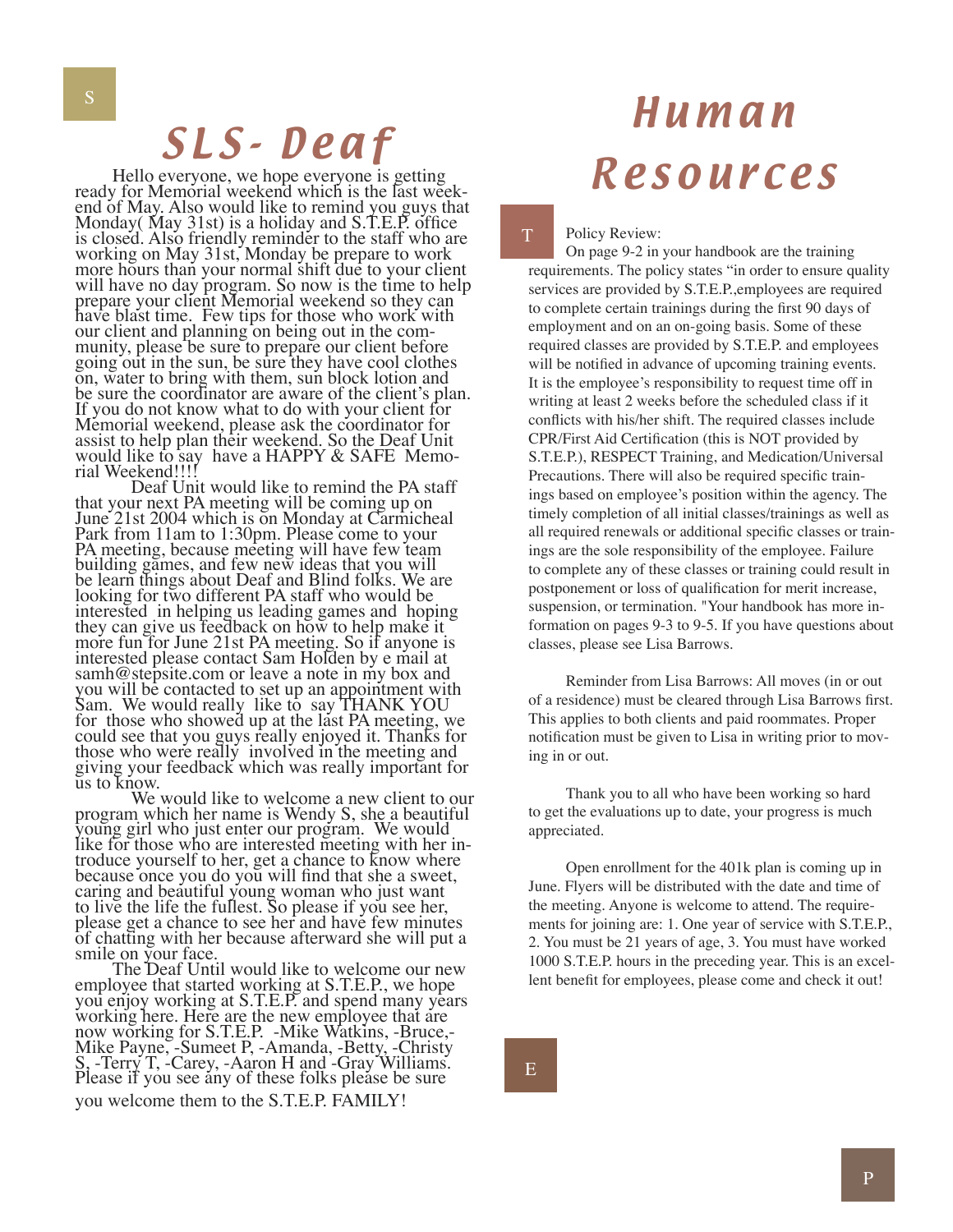## I L S

Well it must be the start of summer... Welcome back Mike Bachman. We would also like to welcome Christy Schoneman to ILS. Please make them feel welcome! Good luck to Steve L who is transferring back to day program. Please make sure you are having your folks check their A/C units and have the filters changed. You may be able to contact the apartment manager to have them change the filter each month.

We have taken on several new ILS clients in the last month and have gotten several referrals to start later this month. Parenting Support Group will next meet again on June 17, 2004 at the STEP office from 3:30 to 5:00pm. Topic is "Fire Safety."

# Day Program

Spring is almost over but that means summer is just around the corner. Make sure you have sun block with you and plenty of water for you and your clients when working outside.

A warm welcome to new job coaches Darla Tankink and John Jeter to Next Step. Goodbye to Anna O'Brien and good luck at your new job. Welcome back to Steve Lantz! We are expecting 2 new clients sometime in the middle of June- another warm welcome to Sarah Gee and Gene Hull.

We also want to tell Sandy we miss her and we are thinking about your family!

Thanks to Judy Belotz and Ada Torres for the thoughtful service they provide here at STEP. If you have received a birthday or anniversary card from STEP- the beautiful penmanship is Judy's. She is also responsible for making sure the positive recognitions made in the STEP STARS newsletter column are noted in the Human Resource Department. Judy and Ada are a valuable part of the "Walk the Walk" campaign to help recognize people who inspire us everyday.

A recent addition to Extra Step is Jamie Christopher. Wow- Jamie is a skilled and hard worker! Jamie loves the outdoors and animals. She is employed as a professional dog exerciser and groomer. Right now she has room to expand her business, so if you have a lonely, lazy, smelly dog at home that needs more love and attention, please contact Extra Step. Jamie is also an experienced Horseperson and she grew up on a farm. In June she will begin working at Saddle Pals which is a therapeutic horseback riding program for disabled adults in Orangevale. Keep up the good work Jamie.

#### Earth's Easiest E xe rc i s e

Walking can add years to your life and life to your years. And it couldn't be easier. You don't need to join a health club, wear special equipment or go into training to reap the rewards:

The Conditioner: walking conditions your heart and lungs and raises your body's ability to use oxygen more efficiently. Fact: in one study, women who walked briskly (3-4 miles per hour) at least three hours a week cut their risk of heat attack and stroke by more than half.

The Protector: walking helps beat other health problems, too. It reduces your risk of some forms of cancer and osteoporosis. It fights the battle of the bulge, taking off fat and building muscle. Walking can even help people with diabetes reduce or eliminate their need for medication.

The Joint-Saver: walking can burn about as many calories per mile as jogging does. But it delivers only about a quarter of the jolt, so it's much easier on your joints and muscles.

The De-Stressor: walking easy on your mind, too, since it lessens stress and lightens depression. Beginning walkers usually report that they feel better, sleep better and that their mental outlook improves.

The Winner: Best of all, walking has the lowest dropout rate of any form of exercise. So you're more likely to stick with it and get all these benefits and more, like better digestion, improved regularity and lower blood pressure.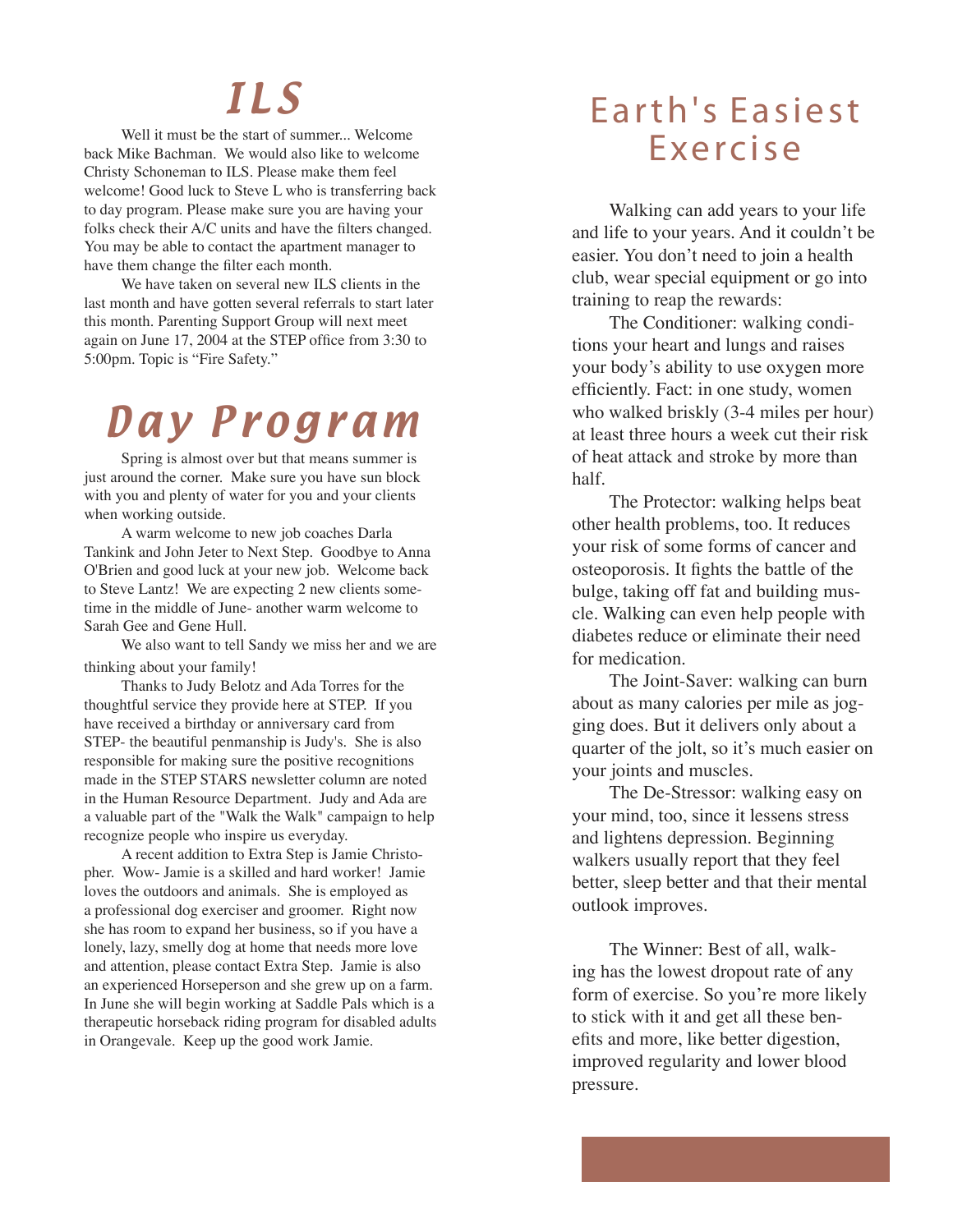## STEP SPOTLIGHT

### **Michelle** Armstrong

Michelle currently works as the ILS Program Manager and she's been with STEP for four years. Michelle is a native Californian, from "good 'ol Madera County". Before working at STEP she had held down an interesting mix of jobs including an office assistant, a Winnie the Pooh mascot, and for Pizza Hut delivery- "may I take your order please?".

Michelle has a flair for the dramatic. She has been involved in theatre and can be seen on stage several times a year. She loves boogie boarding, traveling and volleyball. She says she is also a dominoe champion.

She says she loves people most days so it makes for "good times". She hopes to direct short films, produce theatre and after she's tackled the entertainment industry, she wants to surf the waves at Mavericks Point in California and then see the world. No big dreams here- but we know she can do it! Michelle said that if she came into a lot of money, she would buy a house in Ireland, Northern California, and Kaui. Then she would say her good byes and miss us all terribly! Send us a postcard.

Michelle is a vibrant part of STEP and has an energy that is contagious. We're so happy she's part of the STEP

family!



Any articles, announcements, STARS, and resource information is welcome. The deadline for the next newsletter is 7/15/04.

#### Jen's Trivia Question

Be the first person to visit Jen Jone's office with the correct answer and receive a prize:

 Name 5 Deaf MAJOR LEAGUE baseball players.

June 6th, 2004 is National Cancer Survivor Day.

"Freedom is what you do with what's been done to you." -- Jean-Paul Sartre

*The Deaf PA meeting will be coming up on June 21st 2004 which is on Monday at Carmicheal Park from 11am to 1:30pm.*

*Challenge is a dragon with a gift in its mouth.... Tame the dragon and the gift is your.*

 *Noela Evans*

# **Strawberry** Smoothie

*Serving Size=1 cup Makes 5 servings*

*3 cups cranberry juice cocktail*

*8oz reduced-fat vanilla yogurt*

*1 pint fresh strawberries, cleaned, tops removed*

*1 banana sliced*

*1) Combine half of all ingredients in a blender or food processor and blend or process until smooth.* 

*2) Repeat with the remaining ingredients. Combine the mixtures together and pour into individual glasses to serve.*

#### S.T.E.P. STARS CONTINUED

Thank you Jaimie Dillard for<br>getting more information about Salt-KB learned a lot!

Thank You Charlene Rhodes for doing Michelle's hair.

Annissa F- thanks for your con- tinued concern for Leah's needs and your commitment to her! Also thanks for subbing at the last minute.

Thanks to Matt Call for volunteering to interpret at the rally at the last minute.

Thank You Linda L for your follow through with Terry and showing motivation to help her better her life.

Thank You Lee F for your continuous feedback about Sarah and your stable support to her.